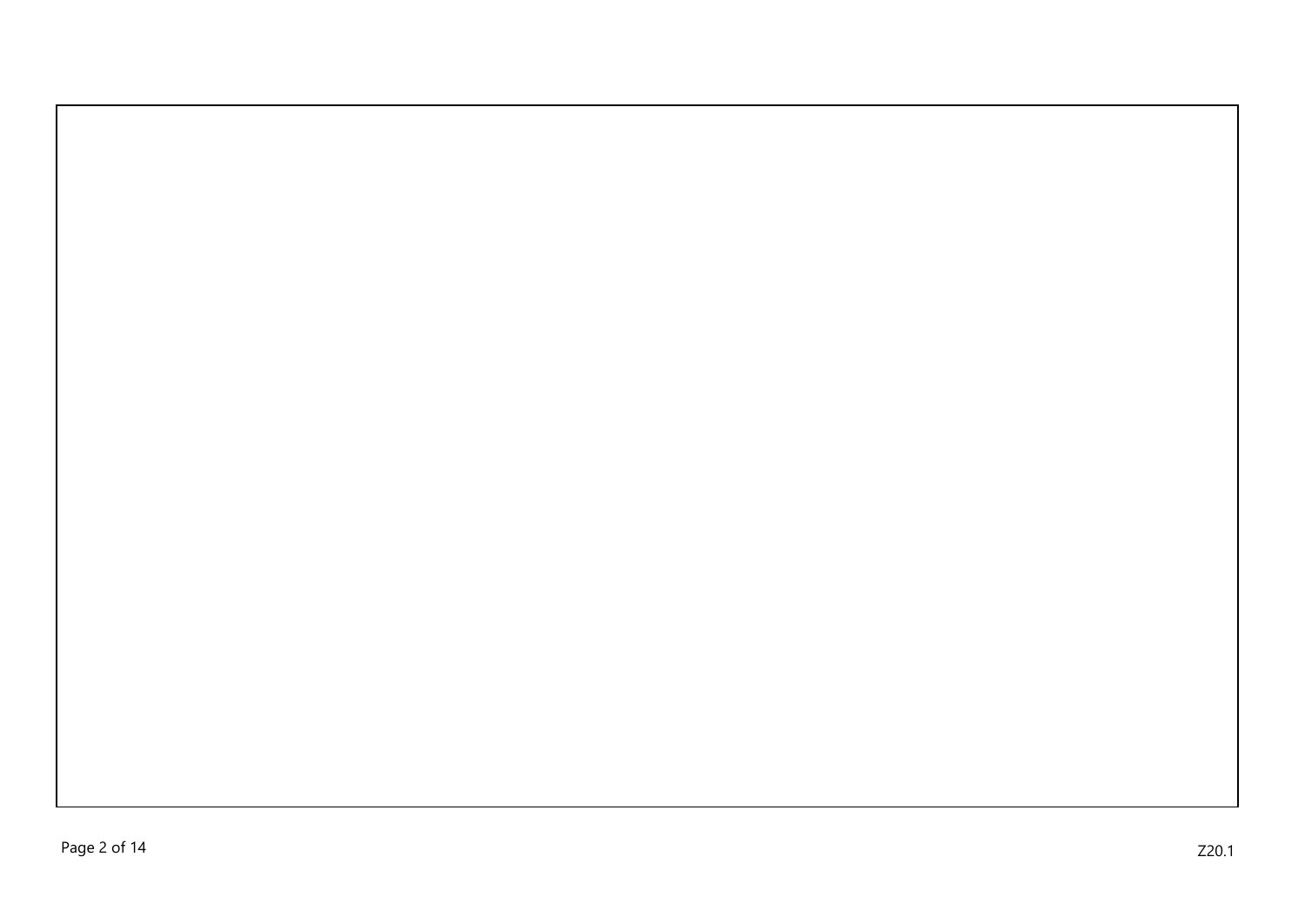| #            | Island              | House Name       | Name                   | Sex       | National ID | ، ه ، ره<br>مر، مر                              | ىئرىتر                                                      |
|--------------|---------------------|------------------|------------------------|-----------|-------------|-------------------------------------------------|-------------------------------------------------------------|
|              | GDh. Vaadhoo        |                  |                        |           |             |                                                 |                                                             |
|              | GDh. Vaadhoo        | Finivaage        | Masood Rushdee         | ${\sf M}$ | A041732     | او مروي<br>په موځ                               | ر ۶۶۶۵ و هېور<br>تر سوړنر کمر شونږ                          |
|              | HA. Dhidhdhoo       |                  |                        |           |             |                                                 |                                                             |
| 2            | HA. Dhidhdhoo       | Ever Rest        | Ibrahim Abdul Shafeeu  | M         | A084048     | ە ئە ئەرمۇر شوھ                                 | ره مرد مقدم شور                                             |
|              | HDh. Kulhudhuffushi |                  |                        |           |             |                                                 |                                                             |
| 3            | HDh. Kulhudhuffushi | Kalee            | Khalid Abdul Wahaab    | M         | A243848     | ئىمو                                            | ز د ده ده ده ده و<br>نروند مان در در                        |
| 4            | HDh. Kulhudhuffushi | Nasru            | Faisal Mohamed         | M         | A246382     | ىر ق ج                                          | كەسكى دىرەرد                                                |
|              | HDh. Nolhivaranfaru |                  |                        |           |             |                                                 |                                                             |
| 5            | HDh. Nolhivaranfaru | Nooru            | Adam Naseem            | M         | A321276     | مبرجر<br>سرچر                                   | وره سرّبار                                                  |
|              | Lh. Hinnavaru       |                  |                        |           |             |                                                 |                                                             |
| 6            | Lh. Hinnavaru       | Aazone           | Abdul Rahman Moosa     | M         | A048891     | پر ص<br>مربح مثر                                | נסכסנסים מיי<br>גםנג גגליג כי                               |
| 7            | Lh. Hinnavaru       | Bageechaage      | Adam Miqdhaadh Mohamed | M         | A216376     | <br> @يې گون                                    | ה בני כיציב כמחכת                                           |
| 8            | Lh. Hinnavaru       | <b>Blue Page</b> | Ali Mohamed            | M         | A218786     | ہ دورے ہ<br>ت مرکز تع                           | أمجمع وره رد                                                |
| 9            | Lh. Hinnavaru       | Bodukekurige     | Mohamed Abdul Azeez    | M         | A223600     | پر د ، د و ، ،<br>په د مام مرد                  | כנסגב גסבסגם<br><i>בג</i> וגבע ו <i>ג</i> סעי <i>בוג</i> אָ |
| $ 10\rangle$ | Lh. Hinnavaru       | Bright Heaven    | Ismail Mohamed         | M         | A042972     | ە ئەرەبچە ئەرەر<br>ھەنزىر ھ                     |                                                             |
| 11           | Lh. Hinnavaru       | Fulooniyaage     | Ibrahim Umaru          | M         | A223584     | 32°سرتری                                        | دە ئەر دىر                                                  |
| 12           | Lh. Hinnavaru       | Gulfaamge        | Abdul Rahman Gasim     | M         | A111878     | د ه و ه ه ،<br>د <del>و</del> تو <del>و</del> د |                                                             |
| $ 13\rangle$ | Lh. Hinnavaru       | Gulzaaruge       | Ibrahim Abdulla        | M         | A218784     | و ه پر و ء<br>د نوبځ بر د                       | أرە يۇر ئەھ قىراللە                                         |
| 14           | Lh. Hinnavaru       | Gulzaaruge       | Mahmood Abdulla        | M         | A218785     | و ه پر و ء<br>ۍ څريخ بوړ                        | دە دوم ئەھىراللە                                            |
| 15           | Lh. Hinnavaru       | Gulzaaruge       | Yoosuf Abdulla         | M         | A218793     | د و ه د د ،<br>د نویځ بود                       | وديع وكامرالله                                              |
| 16           | Lh. Hinnavaru       | Kanakurige       | Ahmed Shimaah          | M         | A223677     | ر رو<br>مأسر ما مرد                             | دەر د شوۋىر                                                 |
| 17           | Lh. Hinnavaru       | Kashmeeruge      | Mohamed Reemaah        | M         | A351117     | ر<br>ئەشقىر بىرى                                | כממכנה תביל                                                 |
| 18           | Lh. Hinnavaru       | Kurikeelage      | Hussain Ali Fulhu      | M         | A060595     | ر<br>ما مر بر مر د                              | 2سىمەش م <i>ەردى</i>                                        |
| 19           | Lh. Hinnavaru       | Kurikeelage      | Mohamed Ali Fulhu      | M         | A141398     | ر<br>ماير بر برگ                                | ورەرو رودو                                                  |
| 20           | Lh. Hinnavaru       | Kurikeelage      | Easa Ali Fulhu         | M         | A156479     | ر<br>ماسرىيە مۇي                                | پرسته - پر پر ژ ژ                                           |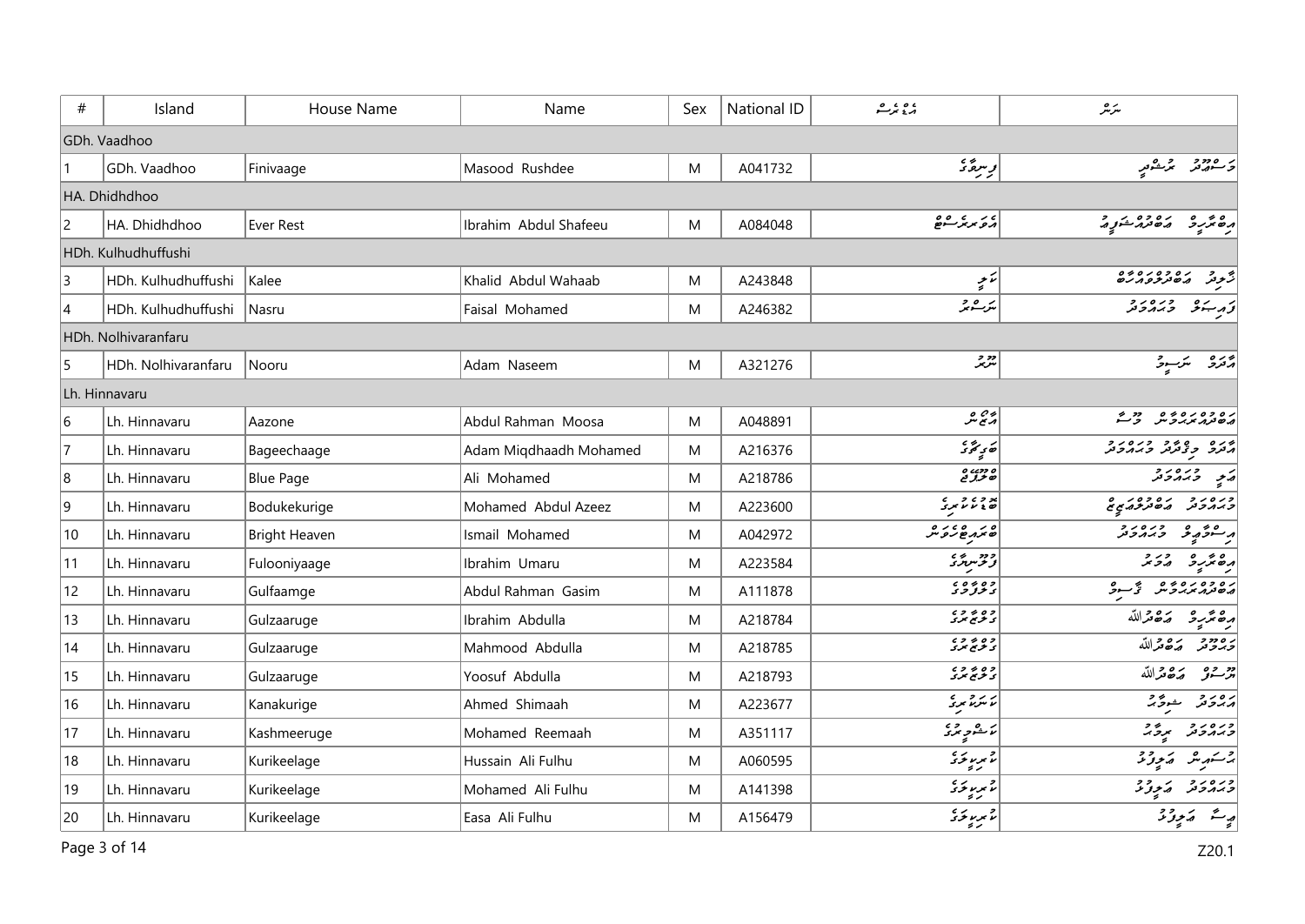| 21          | Lh. Hinnavaru | Nooraanee Villa        | Solih Visam           | ${\sf M}$ | A221181 | يزېژ <sub>مبرو</sub> ئ <sup>ې</sup>                            | يثور ويثو                            |
|-------------|---------------|------------------------|-----------------------|-----------|---------|----------------------------------------------------------------|--------------------------------------|
| 22          | Lh. Hinnavaru | Roaz Bank              | Mohamed Ali Koi       | M         | A218273 | ہ ہ ہ ہ ہ<br>مربع ن سربر                                       | כנסנב הבית                           |
| 23          | Lh. Hinnavaru | <b>Star Land</b>       | Hussain Ismail        | M         | A023955 | ە بەر ي <sub>ە</sub> ە ە<br>سەھ بىر <del>ى</del> ز س           | جسكريمر ومعتور                       |
| 24          | Lh. Hinnavaru | Vilares                | Ibrahim Mohamed       | M         | A059952 | ە ئرىزىشە                                                      |                                      |
|             | Lh. Kurendhoo |                        |                       |           |         |                                                                |                                      |
| 25          | Lh. Kurendhoo | Koani                  | Ibrahim Umar          | M         | A041661 | لأمير                                                          | رەپرىر دىر                           |
| Lh. Naifaru |               |                        |                       |           |         |                                                                |                                      |
| 26          | Lh. Naifaru   | Happy Beach            | Aishath Najaau        | F         | A214810 | ئە بوھەتچ                                                      |                                      |
| 27          | Lh. Naifaru   | Hulhanguge             | Hamid Khaleel         | M         | A067239 | ور سرور<br>رنگ سرند ک                                          | رًومْ زَوِوْ                         |
| 28          | Lh. Naifaru   | Iththifaaqu            | Mohamed Rabeeu Yoosuf | M         | A220165 | وەمۇقۇ                                                         | כנסנד גם דבר 2<br>בגוגבת הפוד וקיינץ |
| 29          | Lh. Naifaru   | Savona                 | Ali Abdul Raheem      | M         | A150939 | سقويتر                                                         | 2 1070 - 10 10                       |
| 30          | Lh. Naifaru   | Vashihadhaage          | Mohamed Ahmed Fulhu   | M         | A102711 | ئەسەر ئەرى<br>  قەسرىيەتىرى                                    | כנסנכ נסנככב<br>בגהכת הגבתנת         |
| Male'       |               |                        |                       |           |         |                                                                |                                      |
| 31          | Male'         | Dhaftharu. No RS 12111 | Ahmed Hamza           | M         | A120712 | رەر بۇ سەھەتمە برسىز 12111                                     | رەرو رەپ                             |
| 32          | Male'         | Dhaftharu. No RS 15021 | Ali Abdul Rahman      | M         | A061776 | تروم تر. سَرْسْھَ تَرْ سِرِ 15021                              | C COLOROS CO                         |
| 33          | Male'         | M. Tove                | Hikmah Ahmed Nizar    | F         | A344003 | ح · حو                                                         | برناڈ הגלב תוזיל                     |
|             | N. Fodhdhoo   |                        |                       |           |         |                                                                |                                      |
| 34          | N. Fodhdhoo   | Handhuvareege          | Moosa Abdulla Hameed  | M         | A216284 | ئەسە <i>تەكە ئى</i> رىگە                                       | ويحث وكامحدالله برديد                |
|             | N. Henbadhoo  |                        |                       |           |         |                                                                |                                      |
| 35          | N. Henbadhoo  | Athamaage              | Ibrahim Rasheed       | M         | A202260 | ر ر د »<br>پره <del>ر</del> د                                  |                                      |
| 36          | N. Henbadhoo  | Kokoge Aage            | Ibrahim Mohamed       | M         | A210319 | $\begin{bmatrix} 2 & 3 & 2 & 3 \\ 3 & 3 & 2 & 4 \end{bmatrix}$ |                                      |
| 37          | N. Henbadhoo  | Malas                  | Mohamed Athifu        | M         | A205294 | 5 تر مے                                                        |                                      |
| 38          | N. Henbadhoo  | Muringu                | Thoaha Ismail         | M         | A204818 | ا ئەمەر سەر<br>سىمبىر                                          | ۇ ئەس ئۇيۇ                           |
| 39          | N. Henbadhoo  | Orchid Villa           | Hassan Ali            | M         | A033667 | ەر بە ئوقر                                                     | برسته كالمح                          |
| 40          | N. Henbadhoo  | Suvaasaage             | Shiruhan Ali          | M         | A204249 | __ <i>___________</i><br>سىق ئىسىمى                            | خويزر كالمحمو                        |
| 41          | N. Henbadhoo  | Udhares                | Ahmed Isaan           | M         | A203241 | د ري ھ<br>مرمر سگ                                              | رەرو مەشھ                            |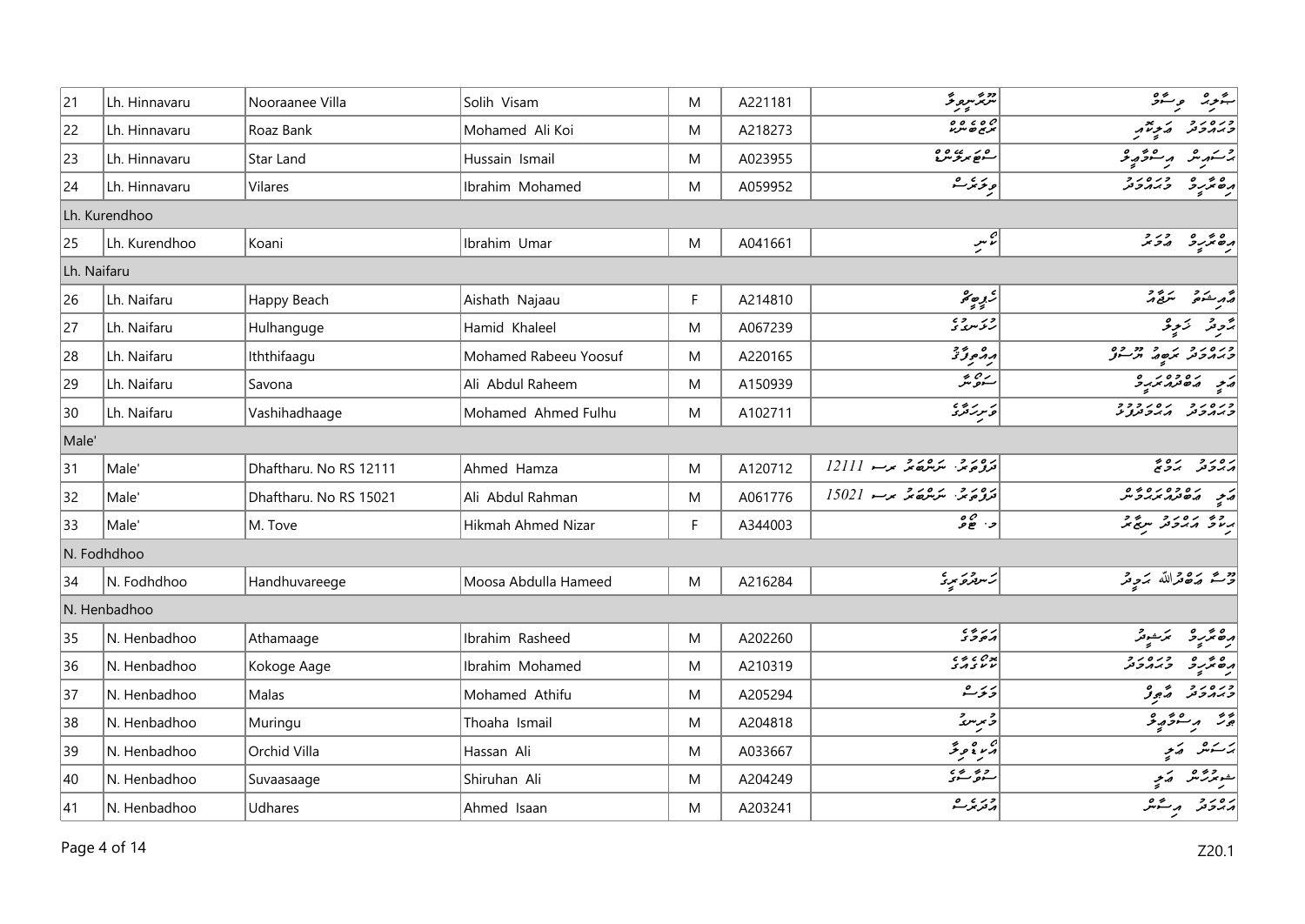| 42          | N. Henbadhoo   | Zunee Light   | Mohamed Zakariyya    | M         | A203848 | ىم س <sub>ې</sub> رىخەر ھ                   | כנסנכ נגם                                                |
|-------------|----------------|---------------|----------------------|-----------|---------|---------------------------------------------|----------------------------------------------------------|
|             | N. Holhudhoo   |               |                      |           |         |                                             |                                                          |
| 43          | N. Holhudhoo   | Dhoasthaanaa  | Mohamed Ashraf       | ${\sf M}$ | A211523 | ە مەھ پىر<br>تىرىسىۋىتىر                    | وره رو بر ۱۵۷۵<br>وبر بر د شوبرو                         |
| 44          | N. Holhudhoo   | Kaththiri     | Sausan Saeed         | F         | A211667 | ره<br>موهرموسر                              | سەر ئەسكەر ئىسكەر ئىر                                    |
| 45          | N. Holhudhoo   | Rankokaage    | Ali Shair            | M         | A210463 | ر ٥ پر <u>٥</u><br>برس را ر                 | أرمو مشمر جمر                                            |
| 46          | N. Holhudhoo   | Robin Villa   | Ibrahim Hussain      | M         | A207061 | ترەپروگر                                    | مەھترىرى برگىمىدىش                                       |
| N. Kudafari |                |               |                      |           |         |                                             |                                                          |
| 47          | N. Kudafari    | Bulbulaage    | Abdulla Mohamed      | M         | A067267 | و و و پر ،<br><b>ن ن</b> ون نو <sub>ک</sub> | برە تراللە<br>و ره ر و<br>تر <i>د د</i> تر               |
| N. Landhoo  |                |               |                      |           |         |                                             |                                                          |
| 48          | N. Landhoo     | Baani         | Shahid Mohamed       | M         | A207010 | پھ سر                                       | ش ده دره در د                                            |
| 49          | N. Landhoo     | Nice          | Mohamed Naseem       | M         | A201862 | سمەت                                        | ورەرو شەرە                                               |
| N. Lhohi    |                |               |                      |           |         |                                             |                                                          |
| 50          | N. Lhohi       | Kaneeru Villa | Abdulla Hassan Fulhu | M         | A204480 | ىز س <sub>ىر م</sub> ركزى ئى                | رە داللە برىرە دو                                        |
|             | N. Maalhendhoo |               |                      |           |         |                                             |                                                          |
| 51          | N. Maalhendhoo | Maagiri       | Abdulla Ali          | M         | A200968 | م <sup>ح</sup> <sub>مح</sub> مر             | رَ وَ تَرَ اللّهَ مَ يَ يَبِ<br>مَّ عَرَفَ مَ يَ يَتَمَّ |
| 52          | N. Maalhendhoo | Sea Weed      | Arif Easa            | M         | A200191 | $\frac{1}{2}$                               |                                                          |
| 53          | N. Maalhendhoo | Tharividhaage | Mohamed Shareef      | M         | A201003 | ر<br>موسر و تر د                            | ورەرو شەرو                                               |
| N. Miladhoo |                |               |                      |           |         |                                             |                                                          |
| 54          | N. Miladhoo    | Alivaage      | Anees Ibrahim        | M         | A208564 | پر پوځ د<br>پر پوځو د                       | ەرھ ئرىر ۋ<br> پرسویہ<br>                                |
| 55          | N. Miladhoo    | Fehivilla ge  | Ahmed Majidh         | M         | A205831 | ې ر <sub>حو</sub> تو <sup>ي</sup>           | رەر <i>ج</i><br>مەركىر گەنى                              |
| 56          | N. Miladhoo    | Karankaage    | Mohamed Rabeeu       | M         | A206450 | ر ر ه و ،<br>ما <del>ب</del> ر س            | כנסנכ תפת                                                |
| 57          | N. Miladhoo    | Maahiya       | Ahmed Favaaz         | M         | A205848 | ۇ بەرگە<br>بە                               | رەر دىر<br>مەرىر ئىگىر                                   |
| 58          | N. Miladhoo    | Mahaas        | Mohamed Shaamy       | M         | A208591 | ىر بۇر <u>م</u>                             | ورەر دېم مىگو                                            |
| 59          | N. Miladhoo    | Vaimatheege   | Ahmed Yoosuf         | M         | A150930 | ر<br>وګړو م <sub>و</sub> د                  | גם ג' כי כי<br>הגב בג' ת' ביצ                            |
| N. Velidhoo |                |               |                      |           |         |                                             |                                                          |
| 60          | N. Velidhoo    | Alimaa        | Abdulla Tholalu      | M         | A206865 | بزوڈ                                        | رەتراللە برۇتر                                           |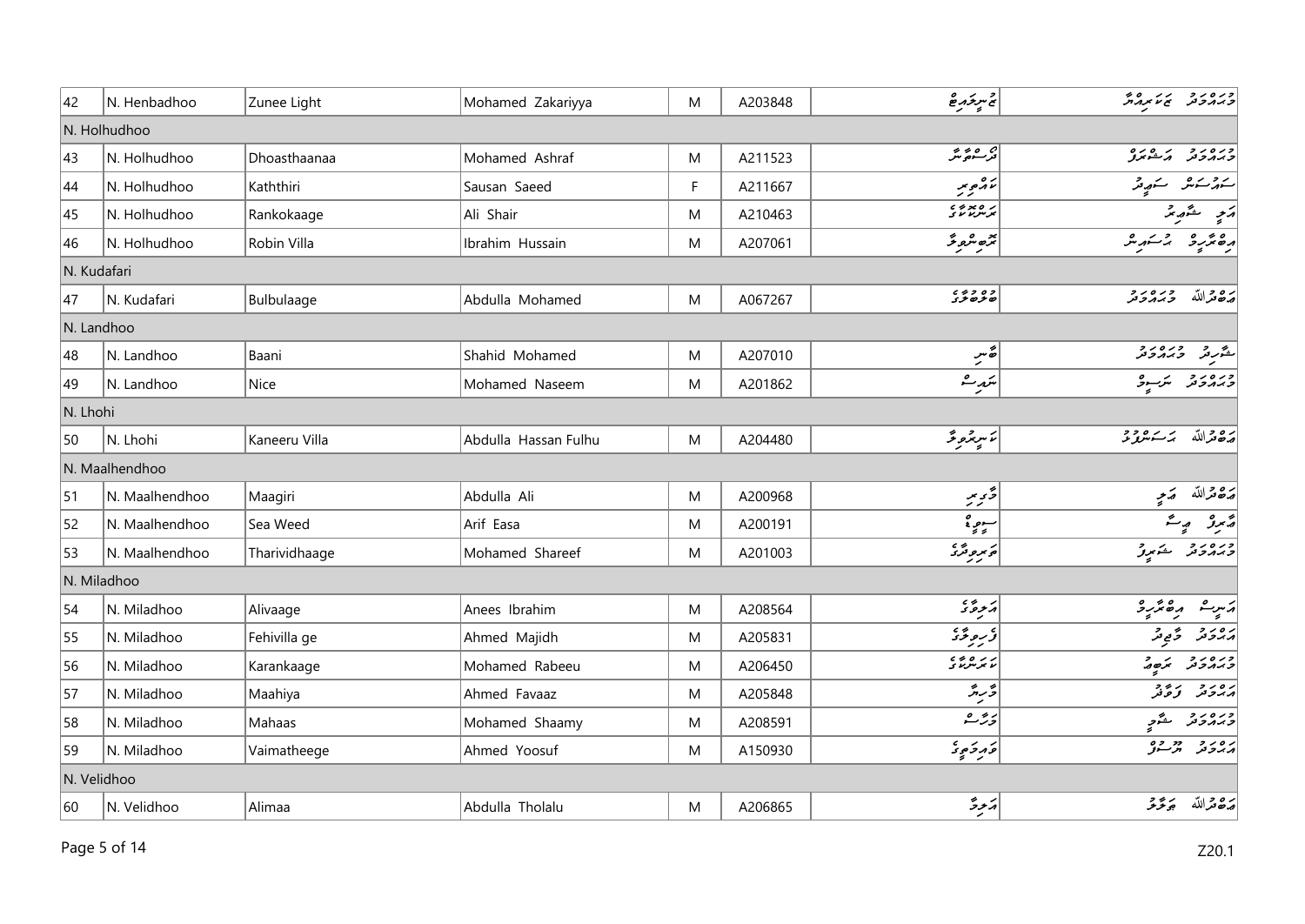| 61 | N. Velidhoo                    | Anbareege        | Ahmed Adam           | M         | A053026 | پر چې <sub>سر ځ</sub>                    | ره رو په ده<br>مدونر مدرو                        |
|----|--------------------------------|------------------|----------------------|-----------|---------|------------------------------------------|--------------------------------------------------|
| 62 | N. Velidhoo                    | Daisymaage       | Ali Mohamed Fulhu    | M         | A027930 | $\frac{c}{c}$ , $\frac{c}{c}$            | أور وره دودو                                     |
| 63 | N. Velidhoo                    | Folheyvila       | Ahmed Umar           | M         | A053630 | دە»<br>ۋىز <sub>ى</sub> رۇ               | ره رو ورو                                        |
| 64 | N. Velidhoo                    | Gofi             | Mohamed Ali          | M         | A111982 | تخمخ                                     | ورەرو كې                                         |
| 65 | N. Velidhoo                    | Hikifinifenmaage | Mohamed Rasheed      | M         | A131895 | ار رو مور عده و د م<br>مرد مرد مرد برد د | وره رو در در د<br>وبر دو تر ترشونر               |
| 66 | N. Velidhoo                    | Home Life        | Adam Ahmed Naseem    | M         | A202810 | ە دېخ مەترى<br>شرىخ قىرىق                | أحده ره دو د در م                                |
| 67 | N. Velidhoo                    | Hudhuveli        | Mohamed Adhym        | M         | A206926 | و و ،<br>رتىرە م                         | ورەر د كړو                                       |
| 68 | N. Velidhoo                    | Husneege         | Ali Musthafa         | M         | A050360 | <sup>و</sup> ڪ <sub>سيءَ</sub>           | ړ ده ده                                          |
| 69 | N. Velidhoo                    | Husnooge         | Mohamed Hassan Fulhu | M         | A114764 | و عبد دو ۽<br>سائنس                      | ورەرو بەسەرود                                    |
| 70 | N. Velidhoo                    | Keveli           | Abdulla Zaki         | M         | A204842 | عكومج                                    | برە دالله تم پر                                  |
| 71 | N. Velidhoo                    | Masthakaage      | Hassan Ibrahim       | M         | A147505 | ر ه د و ،                                |                                                  |
| 72 | N. Velidhoo                    | Robinge          | Sifzan Mohamed       | M         | A206001 | برەمرى                                   | - 2007 - 2007<br>- 2007 - 2007 - 2007            |
| 73 | N. Velidhoo                    | Sea House        | Thoha Abdul Azeez    | M         | A201529 | سوئە چىقى                                | 2 10201 24                                       |
| 74 | N. Velidhoo                    | Shark            | Ahmed Ahshan         | M         | A212031 | يده                                      | رەرو رەئىگە                                      |
|    | R. Maduvvari                   |                  |                      |           |         |                                          |                                                  |
| 75 | R. Maduvvari                   | Ocean Reed       | Mohamed Amsaaju      | M         | A256224 | ە ئەنەھ <sub>ى</sub> رى                  | ورەرو رەپ دو                                     |
|    | R. Rasgetheemu                 |                  |                      |           |         |                                          |                                                  |
| 76 | R. Rasgetheemu                 | Spotlight        | Ahmed Aslam          | ${\sf M}$ | A120720 | ە بىرە ب <sub>ە</sub> ھ                  | رەرد رەرە                                        |
|    | S. Maradhoo Feydhoo            |                  |                      |           |         |                                          |                                                  |
| 77 | S. Maradhoo Feydhoo Happy Rose |                  | Ahmed Moosa          | M         | A161374 | ئەرپرىشە                                 | رەرد «م                                          |
|    | Sh. Foakaidhoo                 |                  |                      |           |         |                                          |                                                  |
| 78 | Sh. Foakaidhoo                 | Hiyaleequlshan   | Ismail Sameehu       | M         | A263718 | ر <sub>ى</sub> زى <sub>ۋ</sub> ر ۋىشەش   | ر مەۋرى ئىي ئىي<br>كەن ئۇيدا كەن<br>مەدرە ئەرەپى |
| 79 | Sh. Foakaidhoo                 | Violetge         | Ahmed Yaameen        | M         | A263244 | ورځونه                                   |                                                  |
|    | Sh. Funadhoo                   |                  |                      |           |         |                                          |                                                  |
| 80 | Sh. Funadhoo                   | Handhuvareege    | Ahmed Juman          | M         | A270972 | <br> رسمبرتوسری                          | دەر د دەر                                        |
| 81 | Sh. Funadhoo                   | Hudhuhudhu       | Ali Azaan            | M         | A287518 | و و و و<br>رقرر تر                       | أوسم أوسم من                                     |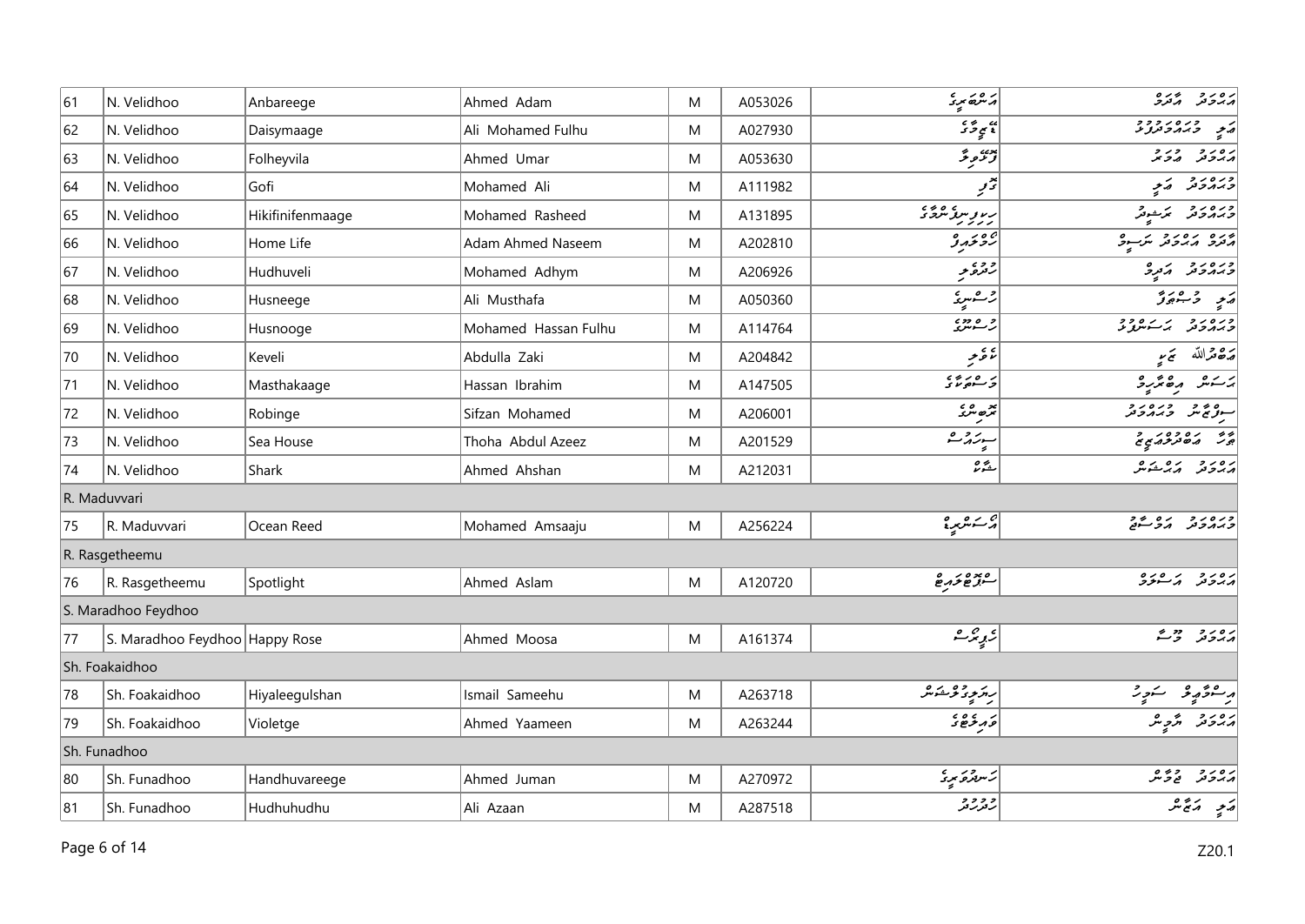|    | Sh. Goidhoo      |               |                      |   |         |                               |                                               |
|----|------------------|---------------|----------------------|---|---------|-------------------------------|-----------------------------------------------|
| 82 | Sh. Goidhoo      | Nooali        | Hassan Abdul Latheef | M | A112963 | يتدمر                         | پر سه مده وه در ه                             |
|    | Sh. Lhaimagu     |               |                      |   |         |                               |                                               |
| 83 | Sh. Lhaimagu     | Fenfiyaazuge  | Mohamed Rashad       | M | A034063 | ې ه <sub>ې ت</sub> ر پر د     | وره د و پر د و<br>  وبرابروتر بم پر شوتر      |
|    | Sh. Maaungoodhoo |               |                      |   |         |                               |                                               |
| 84 | Sh. Maaungoodhoo | Musthareege   | Ahmed Sailam         | M | A265966 | ر صحيح مر <sub>يح</sub>       | أرور و ستهرئزو                                |
|    | Sh. Milandhoo    |               |                      |   |         |                               |                                               |
| 85 | Sh. Milandhoo    | Cathy Naaz    | Ahmed Zahir          | M | A155378 | ءَ موسَّر چ                   | دەرو ئې بار                                   |
| 86 | Sh. Milandhoo    | Kothari Villa | Ibrahim Humaid       | M | A269571 | تقۇمرەغە                      | ەھ تررۋ<br>برىخ پر بىر<br>$\epsilon$          |
|    | Th. Hirilandhoo  |               |                      |   |         |                               |                                               |
| 87 | Th. Hirilandhoo  | Mariyaadhu    | Ahmed Faarih         | M | A328602 | ى ئىر پەرتىر                  | بر 2 ر 1<br>مربر <del>5</del> تر<br>تۇ بىر بە |
| 88 | Th. Hirilandhoo  | Masthakaage   | Hassan Ali           | M | A285010 | ر ۱۵۷۵.<br><del>د</del> سومان | برسەمىر<br>رزمر                               |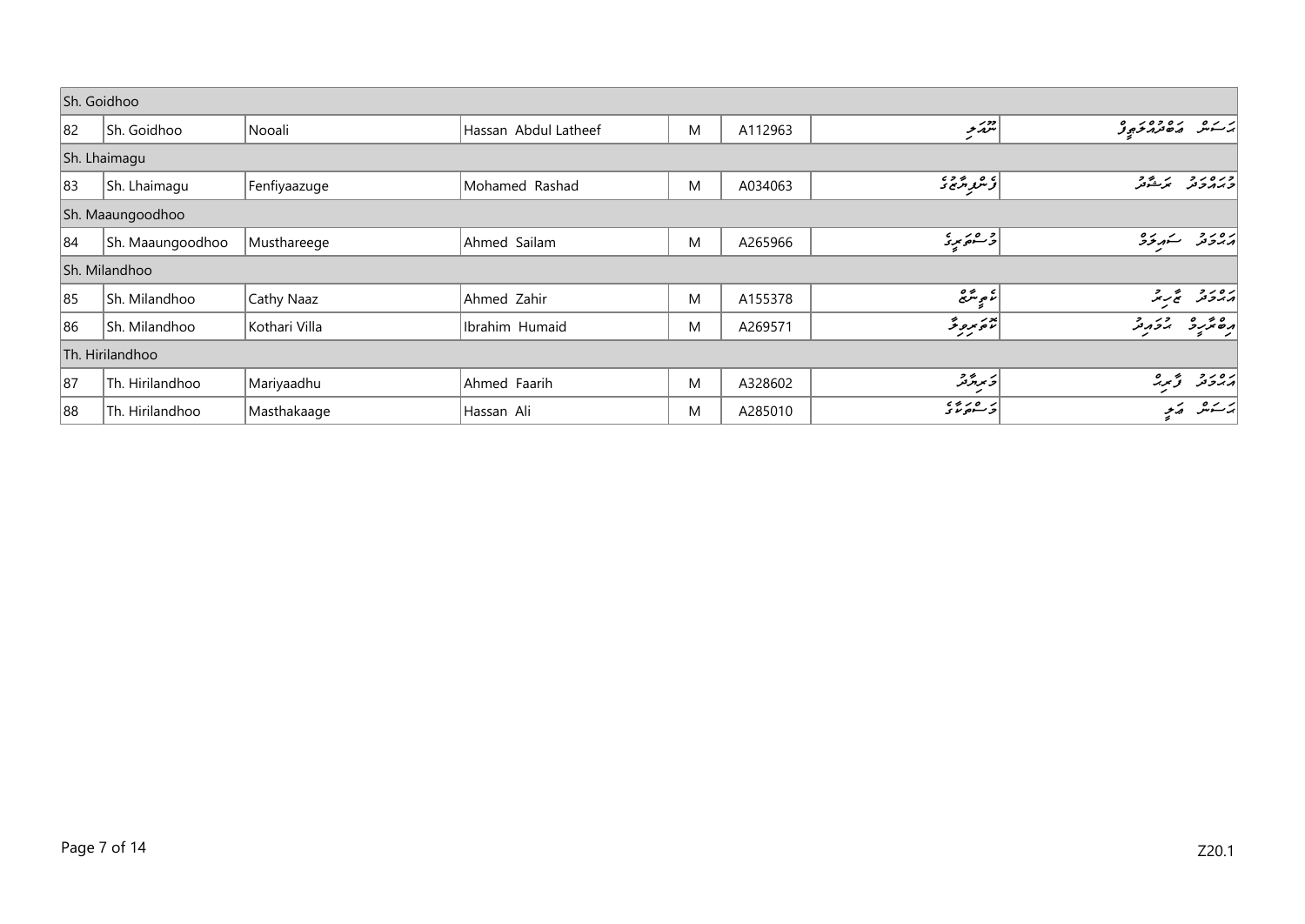## *w7qAn8m? sCw7mRo>u; wEw7mRw;sBo<*

| ' مرمر | 'يئرىثر: |
|--------|----------|
|        |          |
|        |          |
|        |          |

## *w7q9r@w7m> sCw7qHtFoFw7s; mAm=q7 w7qHtFoFw7s;*

| يە يە | $\frac{2}{n}$ | ىر تىر. | لترتثر |
|-------|---------------|---------|--------|
|       |               |         |        |
|       |               |         |        |
|       |               |         |        |

| $\frac{2}{n}$ | $\overline{\phantom{a}}$ | اير هنه. | $\mathcal{O} \times$<br>سرسر |
|---------------|--------------------------|----------|------------------------------|
|               |                          |          |                              |
|               |                          |          |                              |
|               |                          |          |                              |

| ىرتىر: | 。<br>سر سر | .,<br>مرسر |
|--------|------------|------------|
|        |            |            |
|        |            |            |
|        |            |            |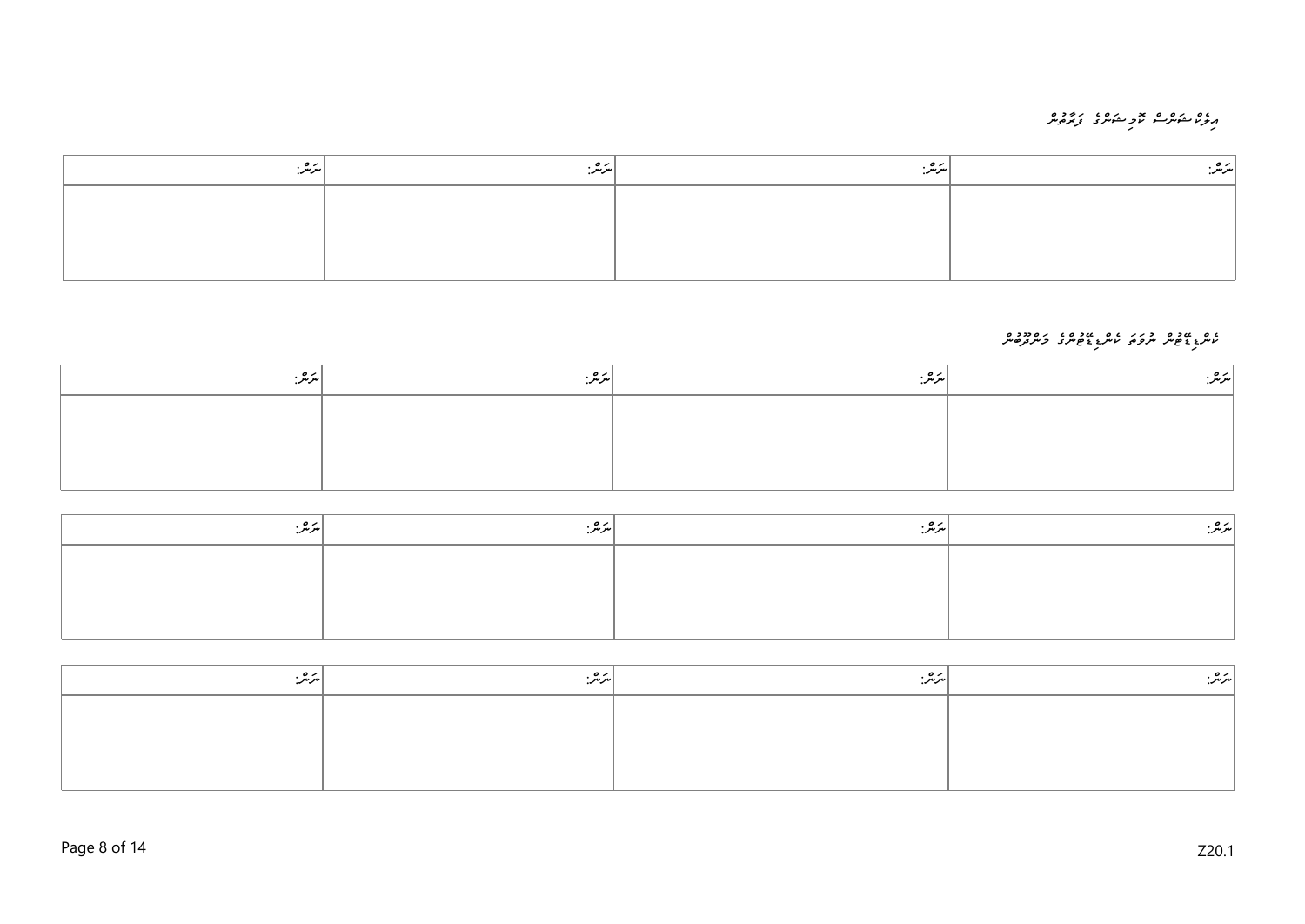| يره. | ο. | ا ير ه |  |
|------|----|--------|--|
|      |    |        |  |
|      |    |        |  |
|      |    |        |  |

| <sup>.</sup> سرسر. |  |
|--------------------|--|
|                    |  |
|                    |  |
|                    |  |

| ىئرىتر. | $\sim$ | ا بر هه. | لىرىش |
|---------|--------|----------|-------|
|         |        |          |       |
|         |        |          |       |
|         |        |          |       |

| 。<br>مرس. | $\overline{\phantom{a}}$<br>مر سر | ىرىر |
|-----------|-----------------------------------|------|
|           |                                   |      |
|           |                                   |      |
|           |                                   |      |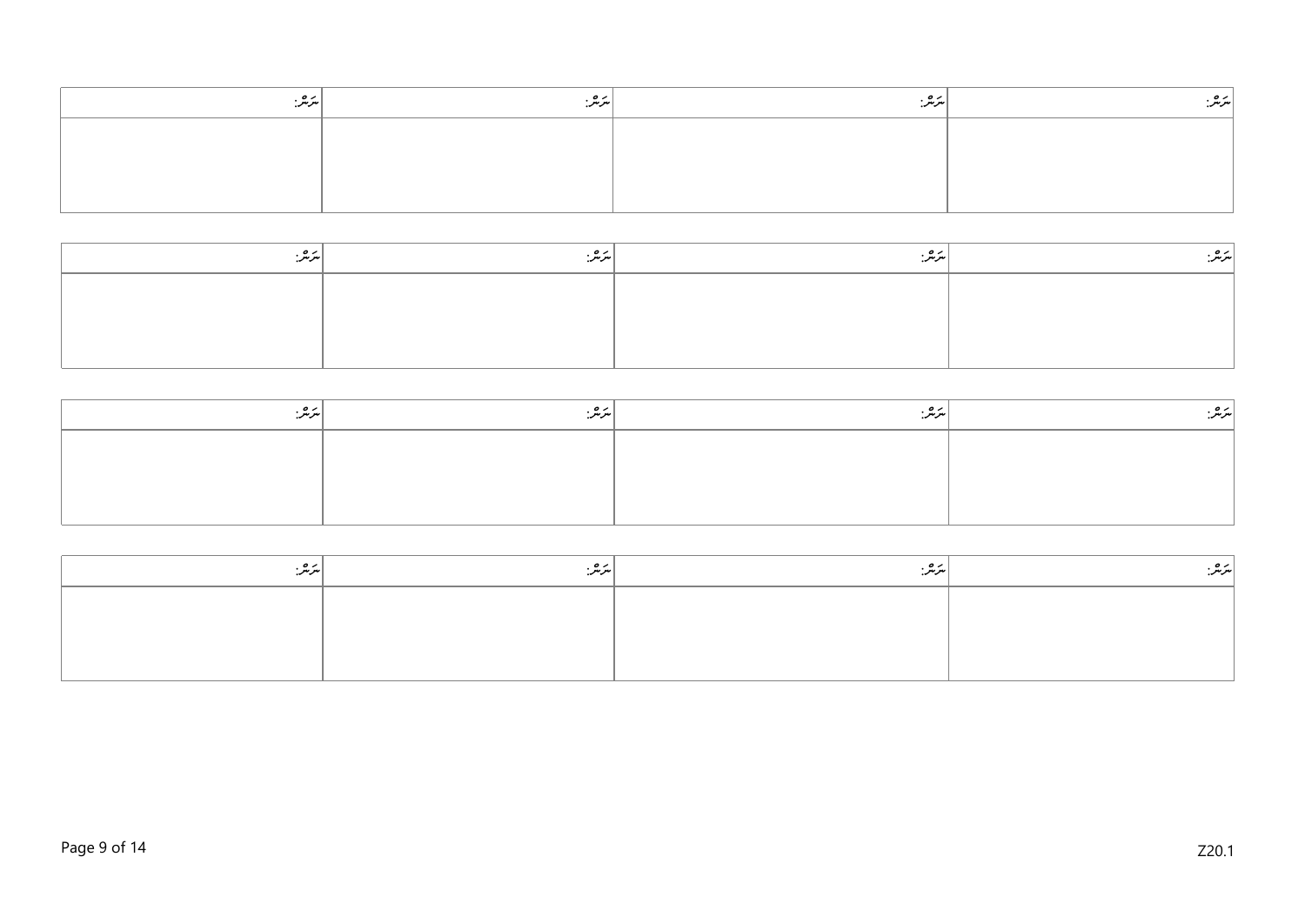| ير هو . | $\overline{\phantom{a}}$ | يرمر | اير هنه. |
|---------|--------------------------|------|----------|
|         |                          |      |          |
|         |                          |      |          |
|         |                          |      |          |

| ئىرتىر: | $\sim$<br>ا سرسر . | يئرمثر | o . |
|---------|--------------------|--------|-----|
|         |                    |        |     |
|         |                    |        |     |
|         |                    |        |     |

| نتزيتر به | 。 | 。<br>سرسر. | o <i>~</i> |
|-----------|---|------------|------------|
|           |   |            |            |
|           |   |            |            |
|           |   |            |            |

|  | . ه |
|--|-----|
|  |     |
|  |     |
|  |     |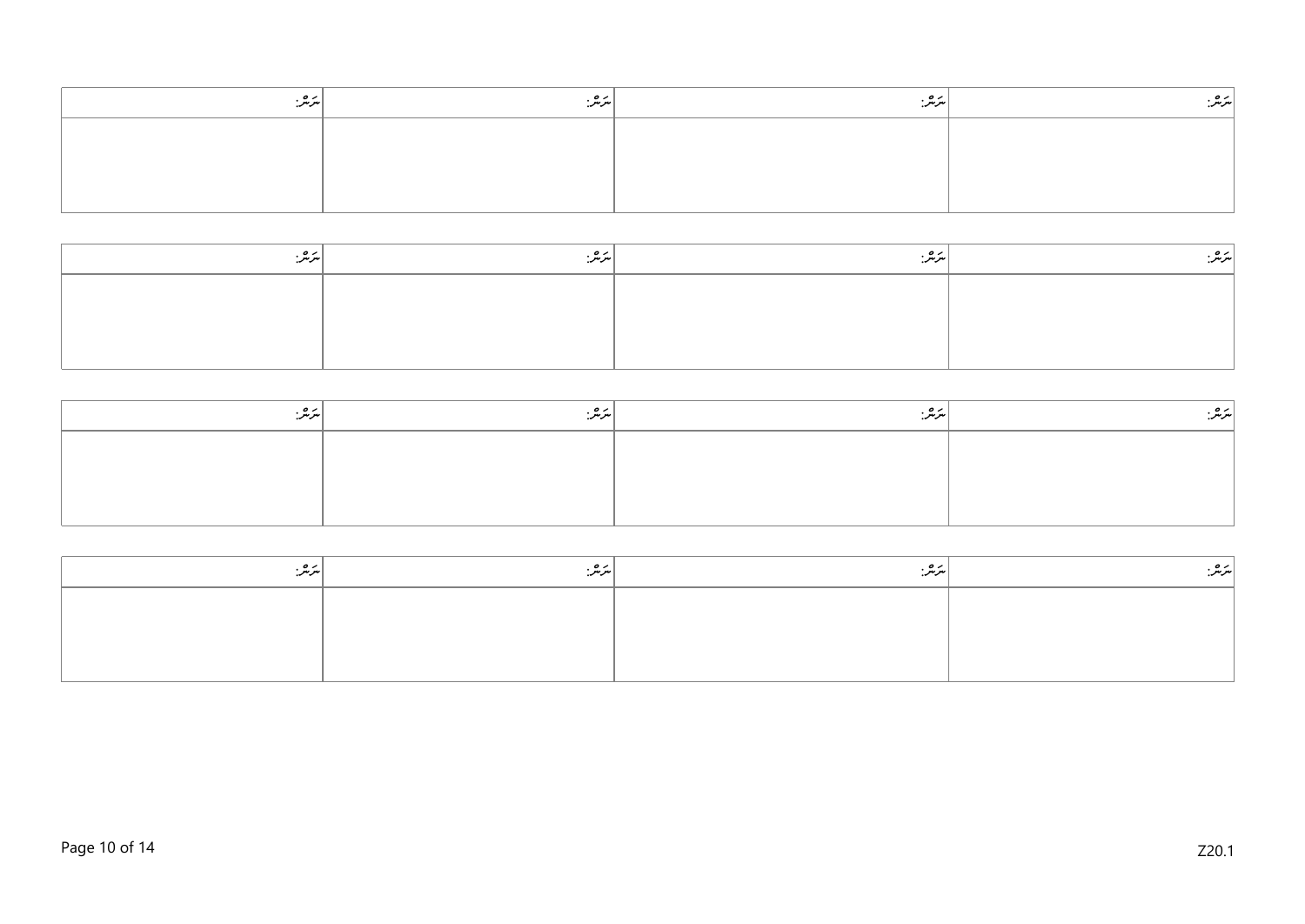| ير هو . | $\overline{\phantom{a}}$ | يرمر | اير هنه. |
|---------|--------------------------|------|----------|
|         |                          |      |          |
|         |                          |      |          |
|         |                          |      |          |

| ئىرتىر: | $\sim$<br>ا سرسر . | يئرمثر | o . |
|---------|--------------------|--------|-----|
|         |                    |        |     |
|         |                    |        |     |
|         |                    |        |     |

| نتزيتر به | 。 | 。<br>سمرسمد. | o <i>~</i> |
|-----------|---|--------------|------------|
|           |   |              |            |
|           |   |              |            |
|           |   |              |            |

|  | . ه |
|--|-----|
|  |     |
|  |     |
|  |     |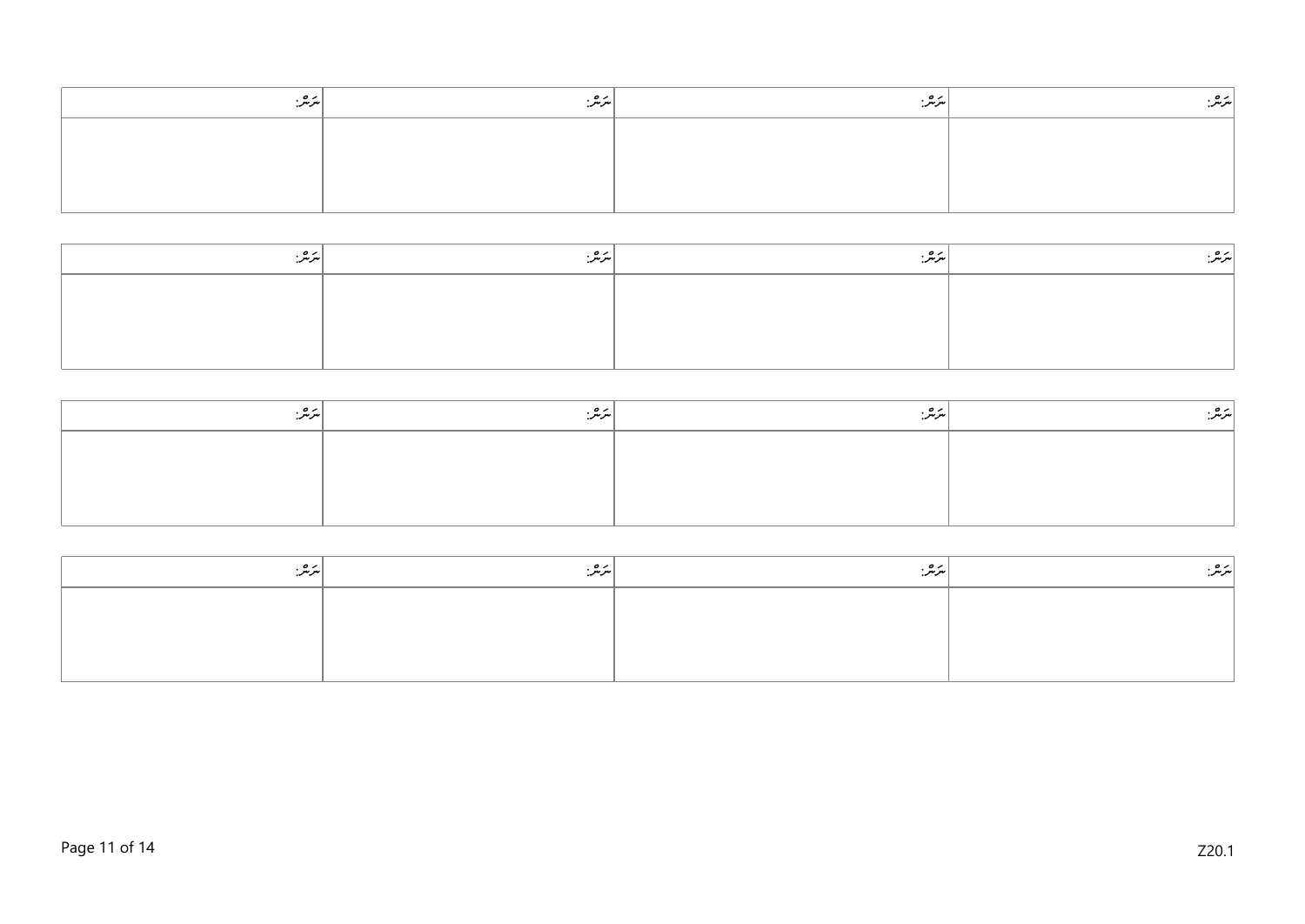| $\cdot$ | 。 | $\frac{\circ}{\cdot}$ | $\sim$<br>سرسر |
|---------|---|-----------------------|----------------|
|         |   |                       |                |
|         |   |                       |                |
|         |   |                       |                |

| يريثن | ' سرسر . |  |
|-------|----------|--|
|       |          |  |
|       |          |  |
|       |          |  |

| بر ه | . ه | $\sim$<br>سرسر |  |
|------|-----|----------------|--|
|      |     |                |  |
|      |     |                |  |
|      |     |                |  |

| 。<br>. س | ىرىىر |  |
|----------|-------|--|
|          |       |  |
|          |       |  |
|          |       |  |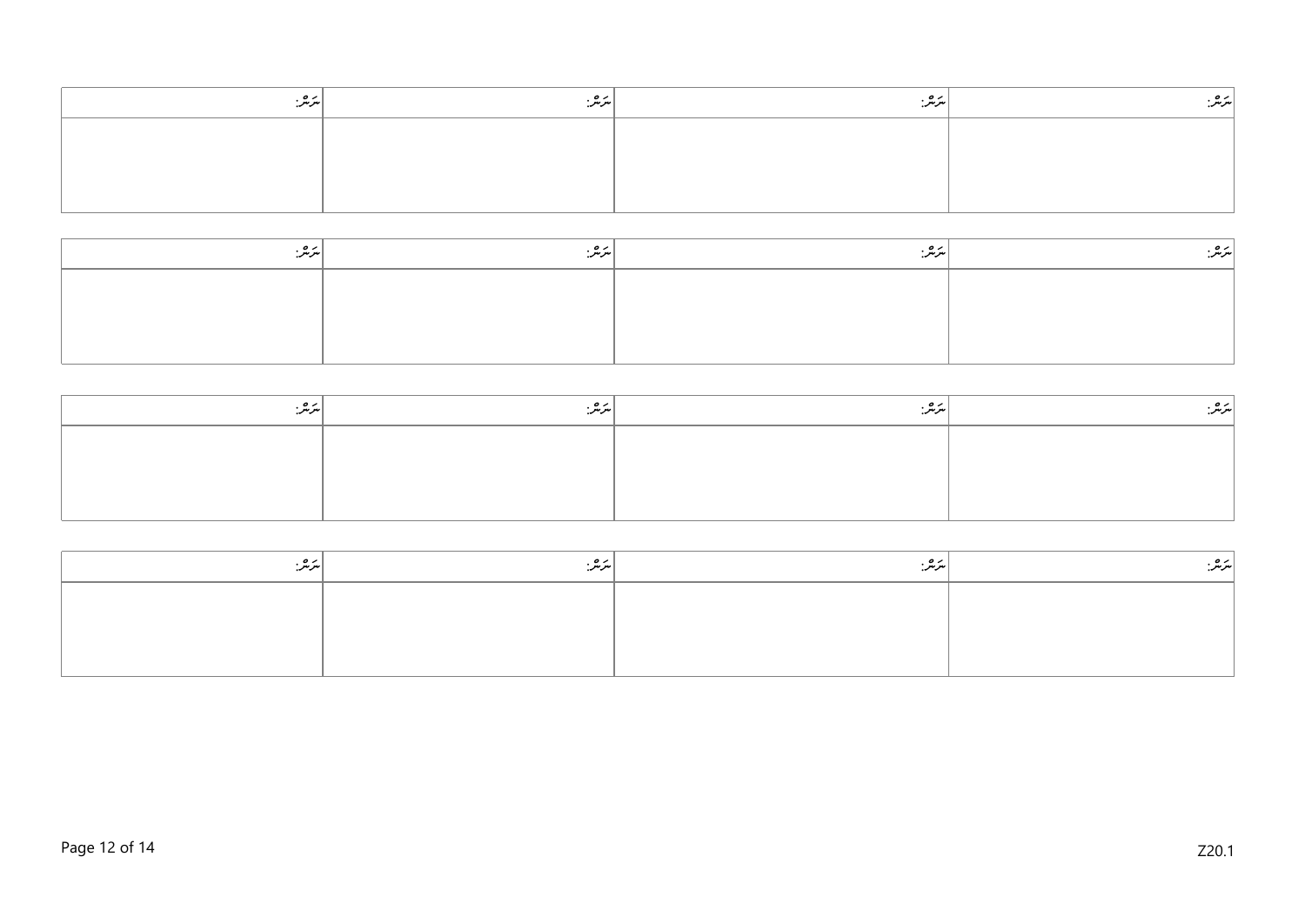| ير هو . | $\overline{\phantom{a}}$ | يرمر | اير هنه. |
|---------|--------------------------|------|----------|
|         |                          |      |          |
|         |                          |      |          |
|         |                          |      |          |

| ئىرتىر: | $\sim$<br>ا سرسر . | يئرمثر | o . |
|---------|--------------------|--------|-----|
|         |                    |        |     |
|         |                    |        |     |
|         |                    |        |     |

| نتزيتر به | 。 | 。<br>سرسر. | o <i>~</i> |
|-----------|---|------------|------------|
|           |   |            |            |
|           |   |            |            |
|           |   |            |            |

|  | . ه |
|--|-----|
|  |     |
|  |     |
|  |     |